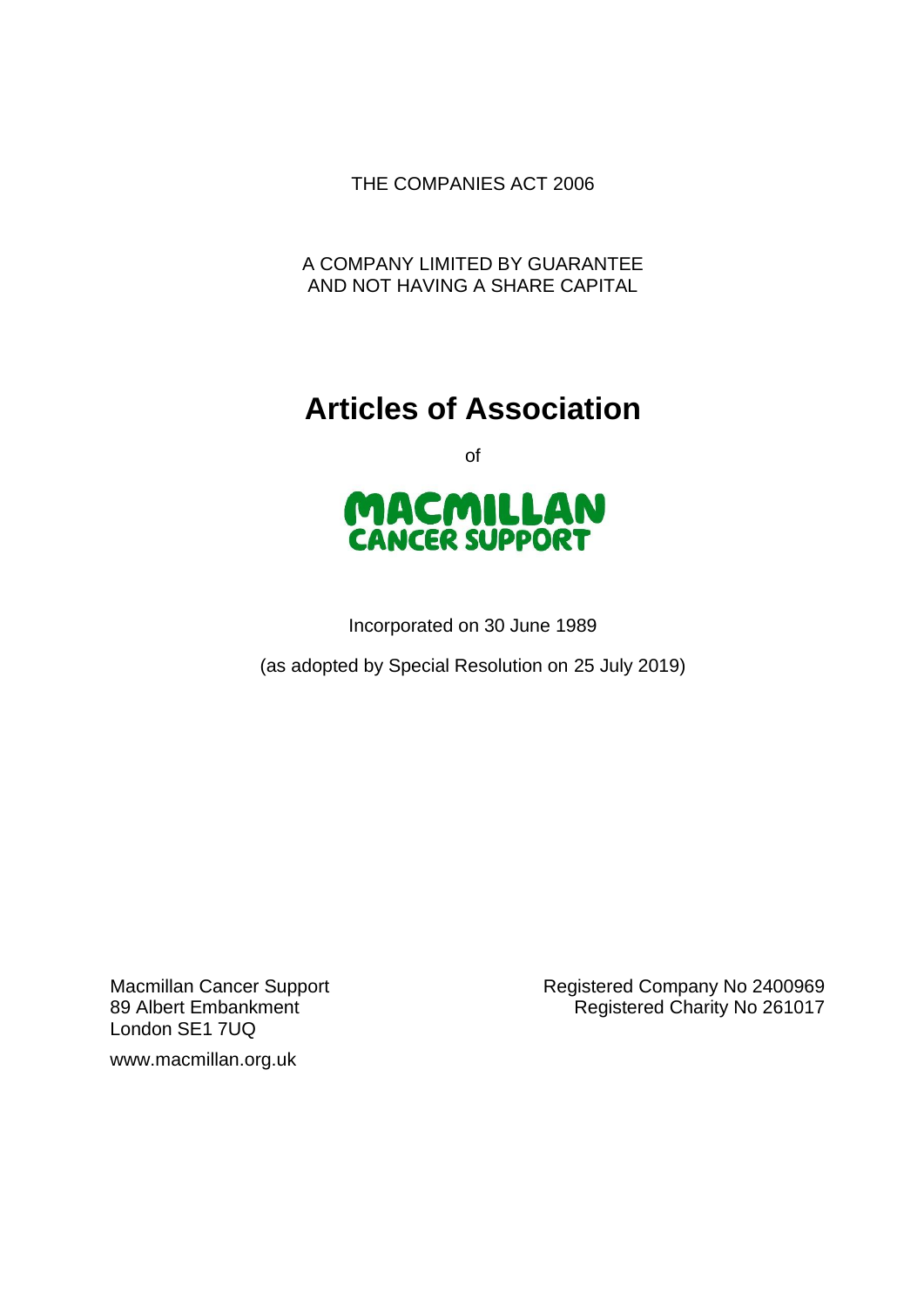# THE COMPANIES ACT

## A COMPANY LIMITED BY GUARANTEE AND NOT HAVING A SHARE CAPITAL

## ARTICLES OF ASSOCIATION

of

# MACMILLAN CANCER SUPPORT

#### (as adopted by Special Resolution on 25 July 2019)

#### **INTERPRETATION**

#### 1. In these Articles:

"**The Act**" means the Companies Acts as defined in section 2 of the Companies Act 2006, in so far as they apply to the Charity.

"**The Articles**" means these articles of association.

"**charitable**" means exclusively charitable in accordance with the law of England and Wales provided that it will not include any purpose that is not charitable in accordance with any statutory provision regarding the meaning of the word 'charitable' or the words 'charitable purposes' in force in any part of the United Kingdom. For the avoidance of doubt, the system of law governing these Memorandum and Articles is the law of England and Wales.

"**Conflicted Trustee**" means a Trustee in respect of whom a conflict of interest arises or may reasonably arise because the Conflicted Trustee or a Connected Person stands to receive a benefit (other than payment of a premium for indemnity insurance) from the Charity, or has some separate interest or duty in a matter to be decided, or in relation to information which is confidential to the Charity.

"**Connected Person**" means, in relation to a Trustee, a person with whom the Trustee shares a common interest such that he/she may reasonably be regarded as benefiting directly or indirectly from any material benefit received by that person, being either a member of the Trustees' family or household or a person or body who is a business associate of the Trustee, and (for the avoidance of doubt) does not include a company with which the Trustee's only connection is an interest consisting of no more than one per cent of the voting rights.

"**Electronic Communication**" means a communication transmitted (whether from one person to another, from one device to another or from a person to a device or vice versa) by means of an electronic communications network or by other means but while in an electronic form.

"**Financial Expert**" means an individual, company or firm who is an authorised or exempt person within the meaning of the Financial Services and Markets Act 2000.

"**A Volunteer Fundraising Group**" means a group or committee established either to raise money for the general purposes of the Charity or to promote awareness of the Charity or to support the work of the Charity or a Special Appeals Committee established to raise money for a specific object of the Charity.

"**A General Meeting**" means a meeting of the Members.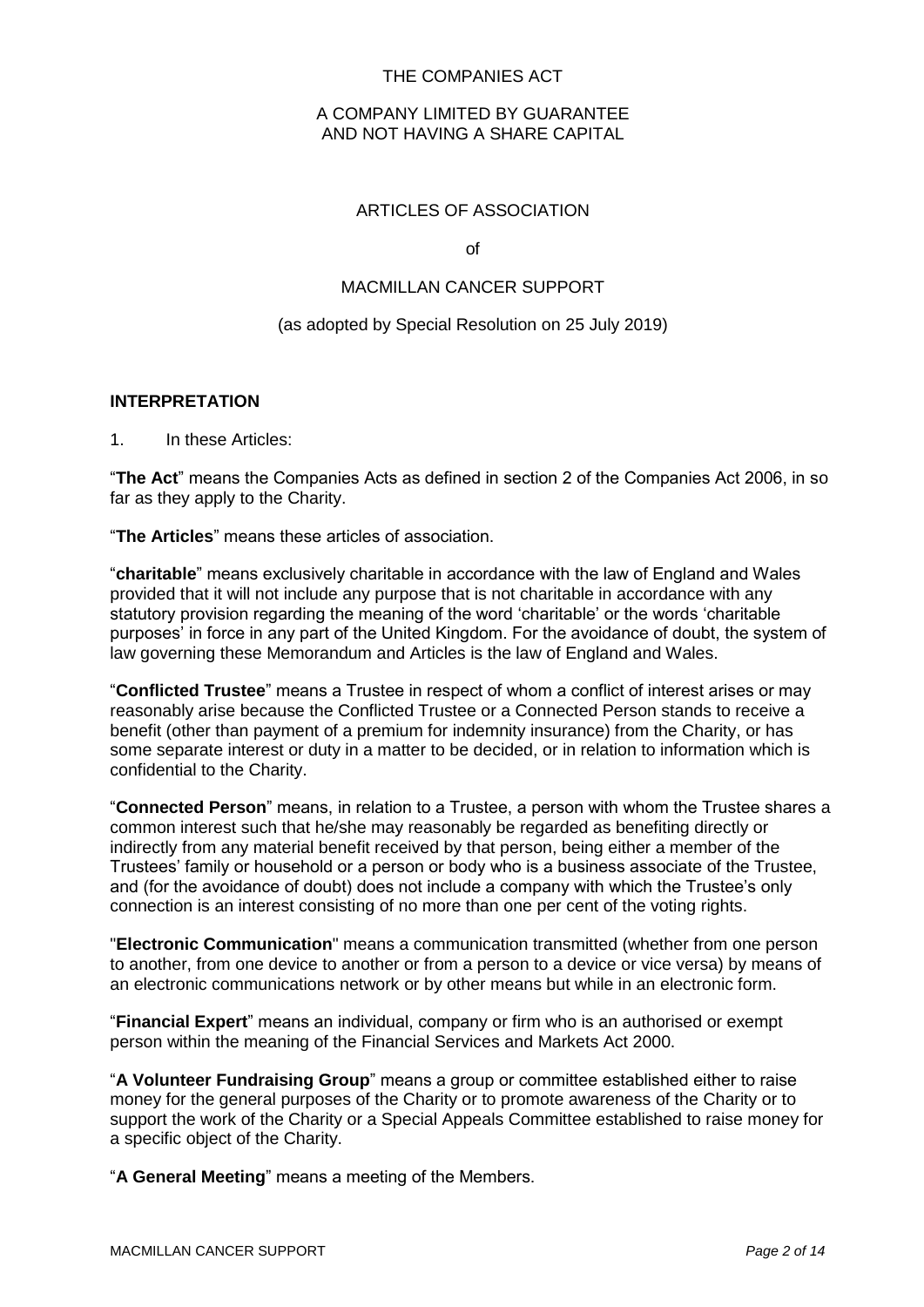"**Honorary Officers**" means the Patron, President, Deputy President, Vice Presidents, Emeritus Presidents, Treasurer, Chairman and Deputy Chairman of the Charity.

"**A Member**" means any person who is a member of the Charity at the date of the adoption of these articles and any person who is appointed as a Member in accordance with these Articles.

"**the Memorandum**" means the Charity's memorandum of association.

"**Registered Office**" means the registered office of the Charity for the time being.

"**The Seal**" means the Common Seal of the Charity.

"**Secretary**" means any person appointed to perform the duties of the secretary of the Charity for the time being.

"**Trustee**" means a trustee of the Charity and "**Trustees**" means all of the Trustees or a duly convened meeting of the Trustees. For the avoidance of doubt, the Trustees are the directors (for the purposes of the Act) and the charity trustees of the Charity.

Expressions referring to writing shall, unless the contrary intention appears, be construed as including references to printing in all its processes, photography and other modes of representing or reproducing words in a visible form.

Words importing the masculine gender only shall include the feminine gender.

Words importing the singular number only shall include the plural number, and vice versa.

Any reference to "**person**" or "**persons**" includes natural persons, firms, partnerships, companies, corporations, associations, organisations, foundations and trusts (in each case whether or not having separate legal personality).

References to an Act of Parliament are references to such Act as amended or re-enacted from time to time and to any subordinate legislation made under it.

Unless the context otherwise requires, words or expressions in these Articles shall bear the same meaning as in the Act.

#### **OBJECTS**

- 2. The objects for which the Charity is established ("**the Objects**") are:
- (a) to provide support, assistance and information directly or indirectly to people affected by cancer;
- (b) to further and build cancer awareness, education and research;
- (c) to promote and influence effective care, involvement and support for people affected by cancer.

In these Articles, 'people affected by cancer' includes individuals who have a suspected or confirmed cancer diagnosis, their carers, families, friends, work colleagues, and anyone else directly or indirectly affected by cancer.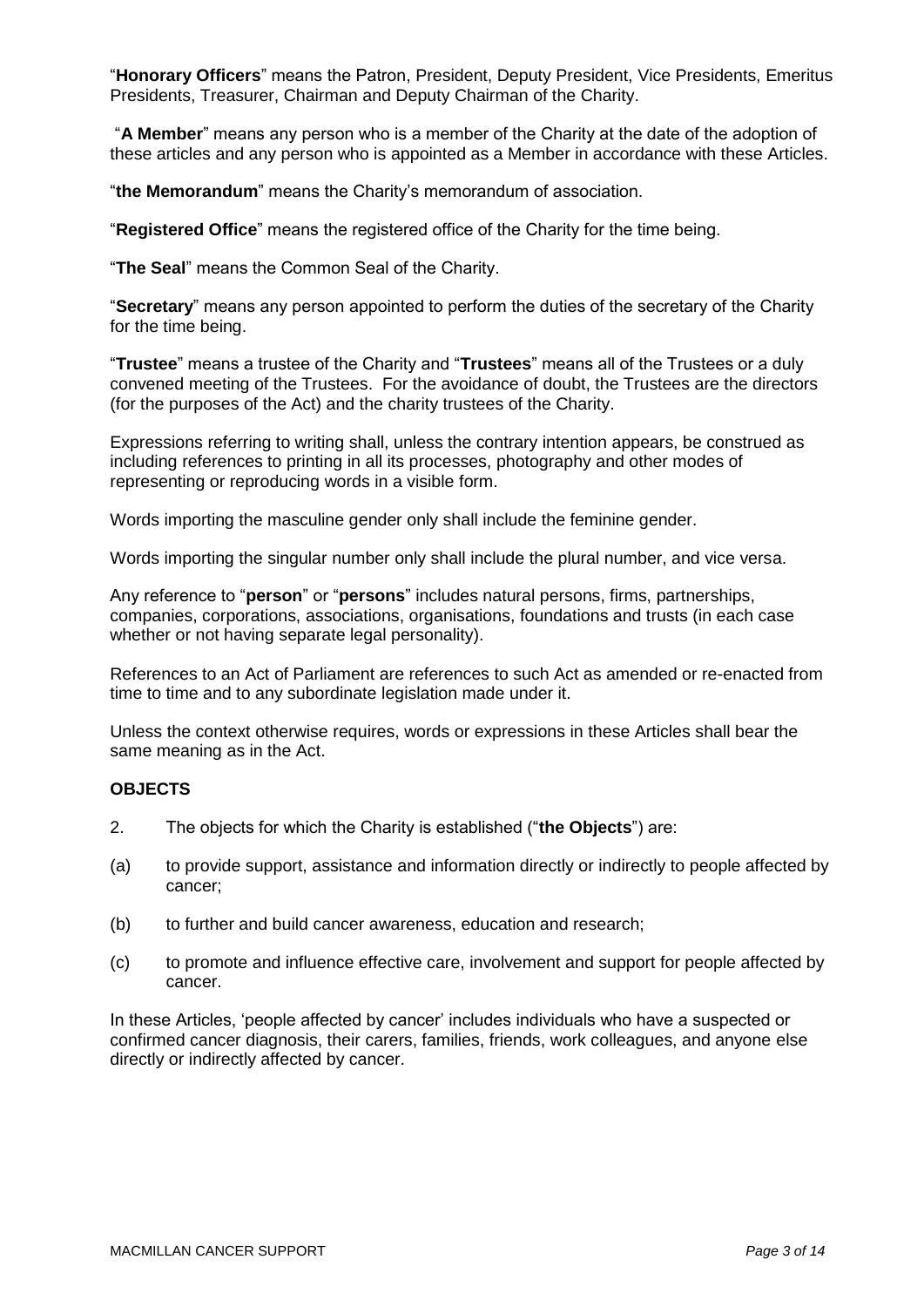## **POWERS**

- 3. In furtherance of the Objects but not further or otherwise the Charity shall have the following powers:
- (a) to develop, deliver and promote services that provide support, assistance, information, treatment and care for people affected by cancer;
- (b) to support, financially or otherwise, health and social care workers, educators and others engaged in the prevention of cancer and the provision of treatment, support, information and care to people affected by cancer;
- (c) to establish, endow or make grants to organisations that provide or promote health and social care services, buildings, information, research and education for the benefit of people affected by cancer;
- (d) to develop and promote services and public policy that improve palliative and end-of-life care, information and support for people affected by cancer;
- (e) to advise, influence and campaign for changes and improvements in public policy and services for the benefit of people affected by cancer;
- (f) to represent the views of people affected by cancer, promote their involvement in the planning, delivery and evaluation of services, and support them in using their voice to help themselves and one another to create better cancer services;
- (g) to conduct, sponsor and publish, whether directly or indirectly, research into the needs of people affected by cancer, models of care and support, and any other aspects of the Objects and the work of the Charity provided that such investigations shall not in any way involve research into the causes of cancer;
- (h) to provide and promote learning, development and networking opportunities for Macmillan professionals, volunteers and others and to establish facilities for teaching and scholarship;
- (i) to produce books, periodicals, newspapers, leaflets, websites and other printed, audio, visual or electronic materials;
- (j) to promote awareness and provide information and support about cancer to the general public in whatever forms the Charity may think desirable;
- (k) to supply and to facilitate the supply of equipment and services and make financial grants to people affected by cancer;
- (l) to subscribe to any charities, to make any charitable donation either in cash or assets and to establish, support or manage, alone or jointly with any other persons or organisations, any other charities;
- (m) to draw, make, accept, endorse, discount, execute and issue promissory notes, bills, cheques and other instruments, and to operate bank accounts;
- (n) to raise funds (but not by means of carrying on a trade or business on a continuing basis which is for the principal purpose of raising funds rather than for the purpose of actually carrying out the Objects, unless the income of the Charity from that trade or business is exempt from tax by reason of any legislation or concession from time to time in force);
- (o) to act as trustee of any charitable trusts established solely or principally for or having objects wholly or partly similar to purposes associated with the Objects;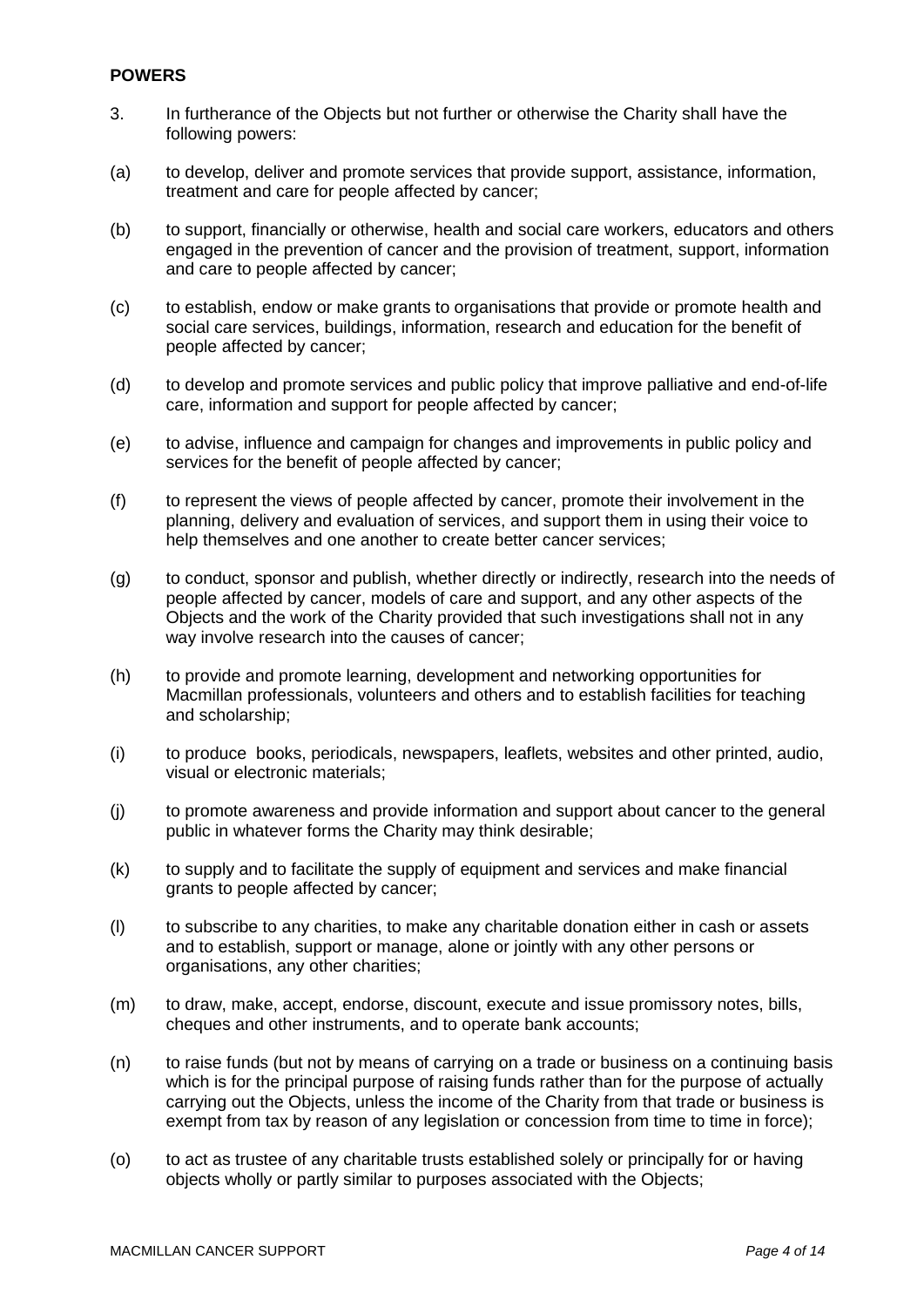- (p) to delegate the management of investments to a Financial Expert, but only on terms that:
	- (i) the investment policy is set down in writing for the Financial Expert by the Trustees;
	- (ii) the performance of the investments is reviewed regularly with the Trustees;
	- (iii) the Trustees are entitled to cancel the delegation arrangement at any time;
	- (iv) the investment policy and the delegation arrangement are reviewed by the Trustees at least once a year;
	- (v) all payments due to the Financial Expert are on a scale or at a level that is agreed in advance and are notified promptly to the Trustees on receipt; and
	- (vi) the Financial Expert does not do anything outside the powers of the Trustees;
- (q) to arrange for investments or other property of the Charity to be held in the name of a nominee under the control of the Trustees or of a Financial Expert acting under their instructions and to pay any reasonable fee required;
- (r) to delegate to any person as may be thought qualified for that purpose the management of any land held by the Charity beneficially or in the capacity of trustee provided that such person shall give a full and prompt account of such activities concerning its land to the Trustees.
- (s) to maintain a register of Members;
- (t) to take out insurance and to pay out of the Charity's funds, premiums on insurance policies to cover the liability of the Charity's staff, volunteers, Honorary Officers or Trustees which, by virtue of any rule of law, would otherwise attach to them in respect of any negligence, default, breach of duty or breach of trust of which they may be guilty in relation to the Charity;
- (u) subject to the provisions of the Act, but without prejudice to any indemnity to which the person concerned may otherwise be entitled, to indemnify every Trustee or other officer of the Charity (other than any person engaged by the Charity as auditor) to the extent permitted by the Act;
- (v) to make reasonable and proper arrangements for superannuation provision for existing and former employees of the Charity and their families and dependants and to act as trustee of a pension scheme for employees of the Charity;
- (w) to sell, manage, lease, mortgage, dispose of, or otherwise deal with all or any of the property of the Charity (subject to such consent as may be required by law from time to time);
- (x) to purchase, take on lease or in exchange, hire or otherwise acquire any real or personal property and any rights or privileges which the Charity may think necessary or convenient for the promotion of the Objects, and to construct, maintain and alter any buildings necessary or convenient for the work of the Charity;
- (y) to employ or otherwise contract for the services of agents, staff or advisers (upon such terms and conditions as may be thought fit) and, subject to article [4,](#page-5-0) to remunerate any person, firm or company rendering services to the Charity and provide and contribute to pension and other death-in-service or other benefits for employees and former employees of the Charity and their widows, children or other dependants;
- (z) to act as executor, administrator or trustee of any estate in which the Charity is beneficially interested or the funds of which may be applicable for the purposes which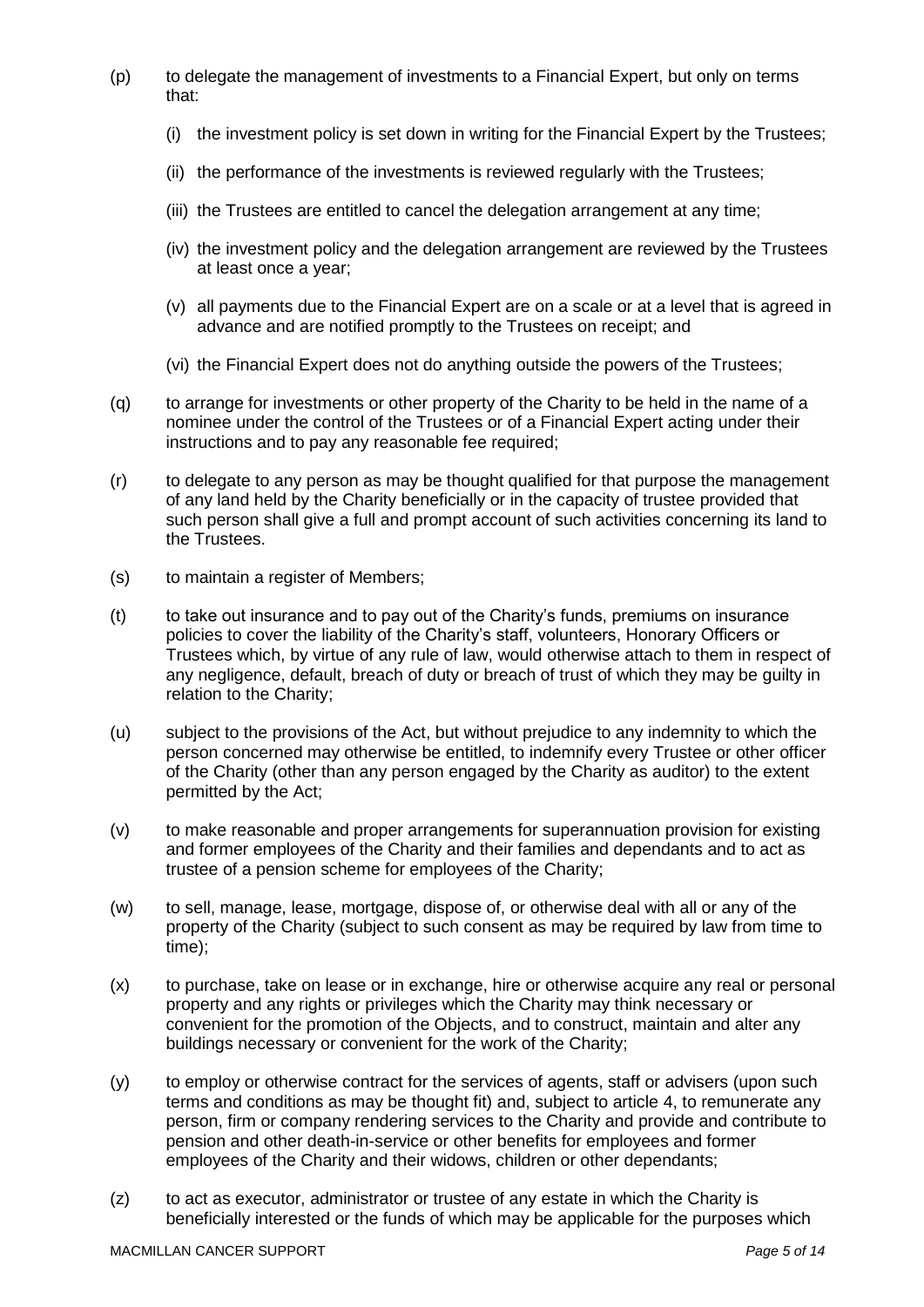directly or indirectly further any of the aims or purposes of the Charity and to apply (whether through a nominee or nominees or not) for any Grant of Representation necessary for the purpose;

- (aa) to hold, administer, realise, invest, dispose of and deal with the monies and property both real and personal and carry on, manage, sell, realise, dispose of and deal with any business comprised or included in any estate of which the Charity is executor, administrator or trustee;
- (bb) to do all such other things as are necessary for, conducive to or incidental to the furtherance of the Objects or any of them; and
- (cc) to do all or any of the above things in any part of the world as principal, agent, contractor, trustee or otherwise, either alone or in conjunction with or through the medium of others.

## **BENEFITS AND CONFLICTS**

- <span id="page-5-0"></span>4. The income and property of the Charity shall be applied solely towards the promotion of the Objects and no part of it shall be paid or transferred, directly or indirectly, by way of dividend, bonus or in any other way that amounts to a distribution of profits or surplus, to Members or Trustees. This does not prevent the provision of goods or services to a Member or Trustee who is a beneficiary of the Charity in that capacity or the payment:
- (a) of interest on money lent by any Member, Trustee, Connected Person, member of the Charity or by any Honorary Officer at a rate per annum not exceeding 2 per cent less than the minimum lending rate prescribed from time to time for the time being by Lloyds TSB Bank plc, or 3 per cent whichever is the greater;
- (b) of reasonable and proper rent for premises demised or let by any Member, Trustee, Connected Person or by any Honorary Officer;
- (c) of fees, remuneration or other benefit in money or money's worth to a company of which a Trustee, Connected Person or an Honorary Officer may be a member holding not more than one per cent of the capital of the company;
- (d) of out-of pocket expenses to any Trustee or to any Honorary Officer;
- (e) of charitable grants or other assistance to a Member, Trustee or Connected Person where it is to be applied for charitable purposes;
- (f) of any sum (or the transfer of any asset) to a Member in accordance with article [11](#page-6-0) where it is to be applied for charitable purposes;
- (g) of reasonable and proper premiums in respect of indemnity insurance;
- (h) of reasonable and proper remuneration to Trustees in accordance with articles [5](#page-5-1) and [6](#page-6-1) below.
- <span id="page-5-1"></span>5. Any Trustee (or any firm or company of which a Trustee is a member, partner or employee) may enter into a contract with the Charity to supply goods or services in return for a payment or other material benefit but only if:
- (a) the goods or services are actually required by the Charity;
- (b) the nature and level of remuneration is no more than is reasonable in relation to the value of the goods or services and if the procedure in article [6](#page-6-1) is followed;
- (c) no more than one half of the Trustees are subject to such a contract in any financial year.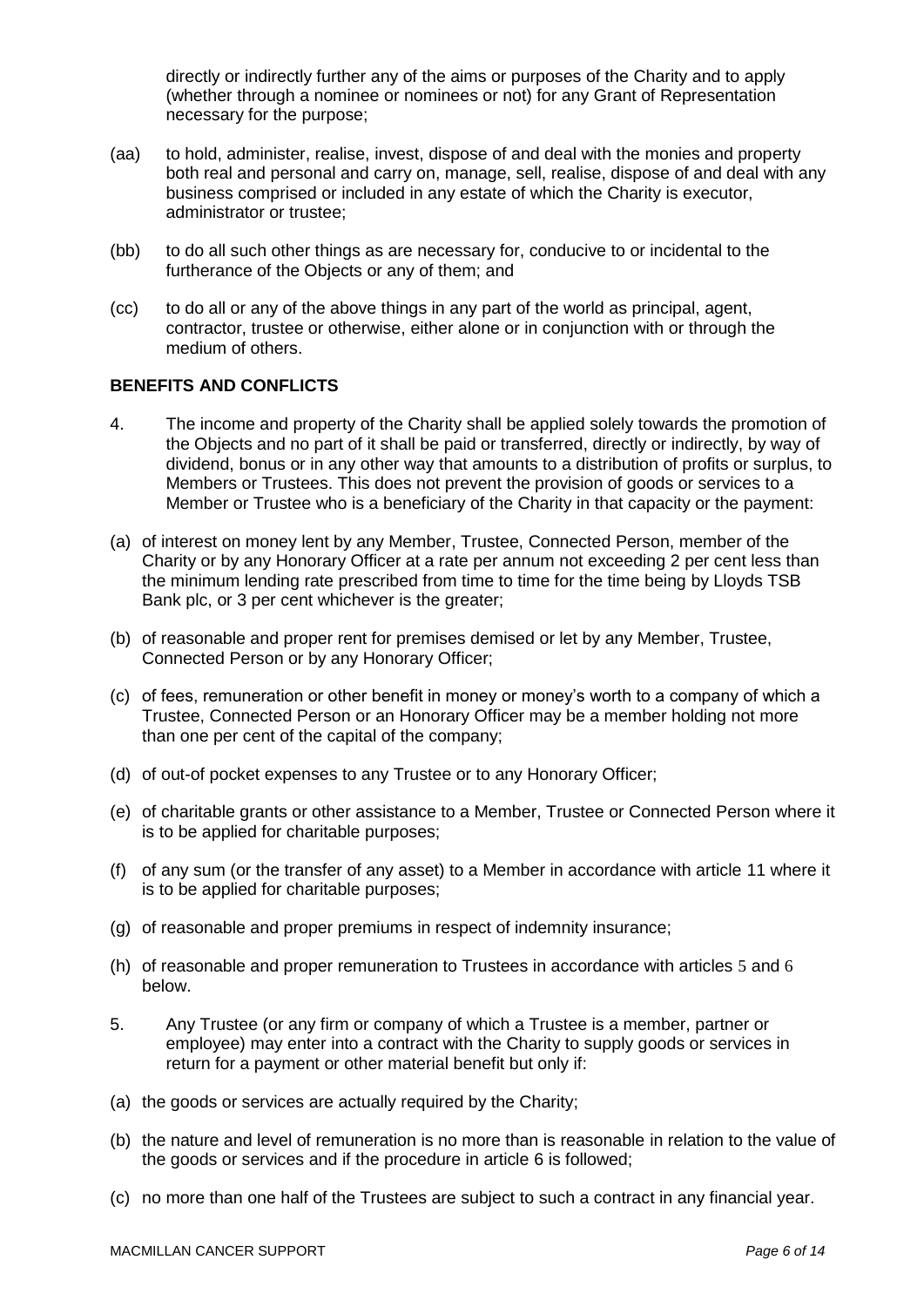- <span id="page-6-1"></span>6. Subject to article [7,](#page-6-2) any Trustee who becomes a Conflicted Trustee in relation to any matter must:
- (a) declare an interest as or before discussion begins on the matter;
- (a) withdraw from the meeting for that item unless expressly invited to remain in order to provide information;
- (b) not be counted in the quorum for that part of the meeting; and
- (c) withdraw during the vote and have no vote on the matter.
- <span id="page-6-2"></span>7. When any Trustee is a Conflicted Trustee, the Trustees who are not Conflicted Trustees, if they form a quorum without counting the Conflicted Trustee and are satisfied that it is in the best interests of the Charity to do so, may by resolution passed in the absence of the Conflicted Trustee authorise the Conflicted Trustee, notwithstanding any conflict of interest of interest or duty which has arisen or may arise for the Conflicted Trustee, to:
- (a) continue to participate in discussions leading to the making of a decision and/or to vote; and/or
- (b) disclose to a third party information confidential to the Charity; and/or
- (c) take any other action not otherwise authorised which does not involve the receipt by the Conflicted Trustee or a Connected Person of any payment or material benefit from the Charity; and/or
- (d) refrain from taking any step required to remove a conflict.
- 8. Articles [4](#page-5-0), [5](#page-5-1), [6](#page-6-1) and [7](#page-6-2) may be amended by special resolution, but, where the result would be to permit any material benefit to a Trustee or Connected Person, only with the prior written consent of the Charity Commission.

## **LIMITED LIABILITY**

9. The liability of the Members is limited.

## **GUARANTEE**

10. Every Member of the Charity undertakes to contribute to the assets of the Charity, in the event of the same being wound up while he is a Member, or within one year after he ceases to be a Member, for payment of the debts and liabilities of the Charity contracted before he ceases to be a Member, and of the costs, charges and expenses of windingup, and for the adjustment of the rights of the contributories among themselves, such amount as may be required not exceeding one pound (£1).

# **DISSOLUTION**

- <span id="page-6-0"></span>11. If the Charity is dissolved the assets (if any) remaining after provision has been made for all its liabilities must be applied in one or more of the following ways:
- (a) by transfer to one or more other organisations established for exclusively charitable purposes within, the same as or similar to the Objects whether or not such organisations are Members of the Charity;
- (b) directly for the Objects or charitable purposes within, the same as or similar to the Objects or any of them; or
- (c) in such a manner consistent with charitable status as the Charity Commission shall approve in writing in advance.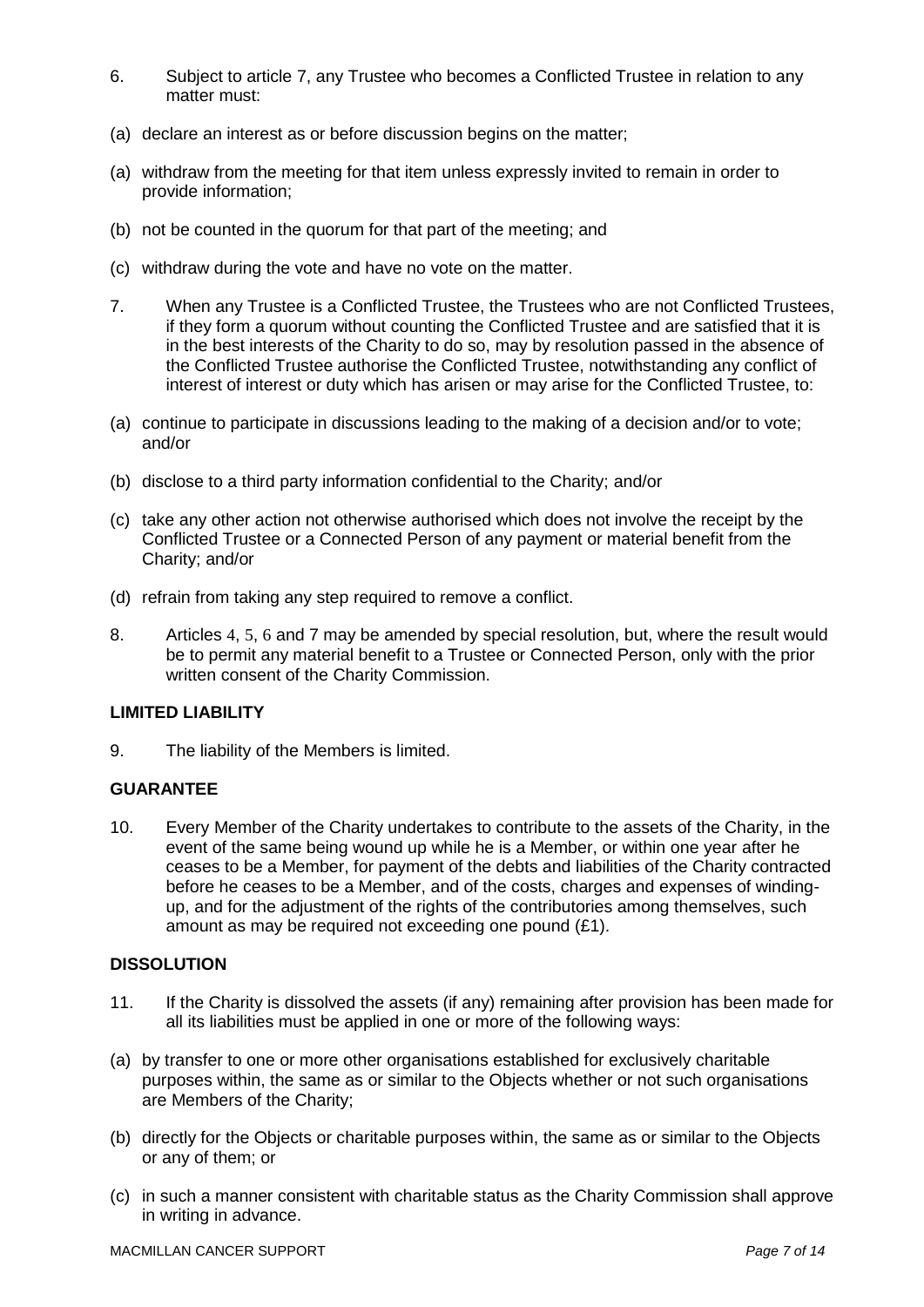# **MEMBERSHIP**

- 12. The Members shall be the Trustees from time to time. Every Member shall be entered in the Register of Members on consenting to become a Member.
- 13. The rights of a Member are personal, not transferable and cease upon termination of Membership.
- 14. A person shall forthwith cease to be a Member provided that at least five Members remain on the Register of Members thereafter:
- (a) If by notice in writing to the Charity, the Member resigns his membership;
- (b) if he dies;
- (c) if he ceases to be a Trustee

## **VOLUNTEER FUNDRAISING GROUPS**

15. The Trustees may from time to time establish Volunteer Fundraising Groups, which may include a chairman, secretary and treasurer and such other members as the Trustees may from time to time determine. The Trustees shall have power to prescribe regulations for meetings and other activities of such committees.

# **GENERAL MEETINGS**

- 16. The Charity is not required to hold an Annual General Meeting.
- 17. Any two Trustees may (and the Secretary shall at the request of two Trustees) call a General Meeting at any time.
- 18. Notice of a General Meeting must be given to each Trustee (in their capacity as a Member), and to the Charity's auditors.
- 19. The accidental omission to give notice to or the non-receipt of notice by any person entitled to receive notice shall not invalidate the proceedings at a General Meeting.
- 20. A Member of the Charity is entitled to appoint a person as his or her proxy to exercise rights to attend, to speak and to vote at a General Meeting of the Charity.
- 21. A General Meeting may be held either in person or by suitable Electronic Means that allow all participants to communicate with all the other participants.
- 22. All General Meetings shall be called by at least fourteen days' notice in writing. The notice shall be exclusive of the day on which it is served or deemed to be served and of the day for which it is given and shall specify the place, the day and hour of meeting, and in the case of special business, the general nature of such business and shall be given in manner herein mentioned to such Members and other persons as are under these Articles or under the Act entitled to receive such notice.

## **PROCEEDINGS AT GENERAL MEETINGS**

- 23. No business shall be transacted at any General Meeting unless a quorum of Members is present. Three Members present and entitled to vote shall be a quorum.
- 24. If within half an hour of the time appointed for the holding of a General Meeting a quorum is not present, the meeting, if convened on the requisition of the Members, shall be dissolved. In any other case, it shall stand adjourned to the same day in the next week, at the same time and place, or at such other place as the Trustees shall appoint,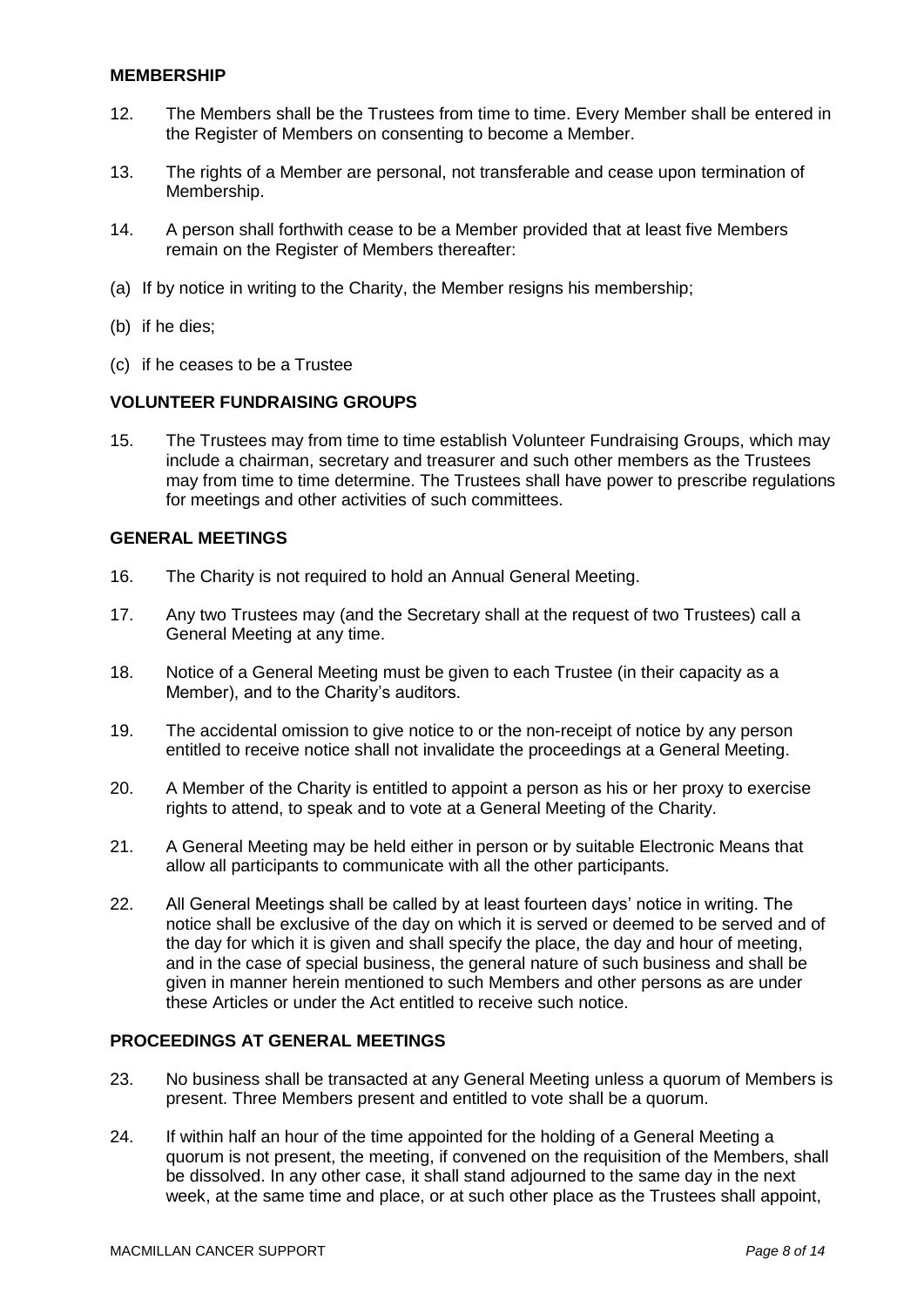and if at such adjourned meeting a quorum is not present within half an hour of the time appointed for holding the meeting the Members present shall be a quorum.

- 25. The Chairman of the Charity shall preside at every General Meeting as chairman of that meeting and if no such person is present within 15 minutes after the time appointed for holding the meeting and willing to preside, the members present shall choose one of their number to preside as chairman of that meeting.
- 26. The chairman of the meeting may, with the consent of any meeting at which a quorum is present (and shall if so directed by the meeting) adjourn a General Meeting from time to time and from place to place, but no business shall be transacted at any adjourned meeting other than business which might have been transacted at the meeting from which the adjournment took place. Whenever a General Meeting is adjourned for more than thirty days, notice of the adjourned meeting shall be given in the same manner as for an original meeting. Save as aforesaid the Members shall not be entitled to any notice of an adjournment or of the business to be transacted at an adjourned meeting.
- 27. At all General Meetings a resolution put to the vote of the meeting shall be decided on a show of hands unless before or upon the declaration of the result of the show of hands, a poll be duly demanded. A poll may be demanded: (i) by the chairman of the meeting, or (ii) by any Member or Members present in person or by proxy and representing not less

than one-tenth of the total voting rights of all the Members having the right to vote at the meeting.

- 28. Subject to the next following Article, if a poll be demanded, it shall be taken at such time and place and in such manner as the chairman of the meeting shall direct and the result of the poll shall be deemed to be the resolution of the meeting at which the poll was demanded, but no such resolution shall take effect prior to the date upon which the poll was actually held.
- 29. No poll shall be demanded on the election of a chairman of a meeting or any question of adjournment.
- 30. In the case of an equality of votes, either on a show of hands or on a poll, the chairman of the meeting shall be entitled to a second or casting vote.
- 31. The demand for a poll shall not prevent the continuance of a meeting for the transaction of any business other than the question on which a poll has been demanded.

# **VOTES OF MEMBERS**

- 32. Every Member present and entitled to vote shall have one vote.
- 33. Members voting on a show of hands shall be required to produce such evidence of their eligibility to vote as the Trustees shall reasonably require.
- 34. No objection shall be raised to the qualification of any voter except at the meeting or adjourned meeting at which the vote objected to is given or tendered, and every vote not allowed at such meeting shall be disallowed for all purposes. Any such objection made in due time shall be referred to the chairman of the meeting whose decision shall be final and conclusive.

# **WRITTEN RESOLUTION**

35. Except where otherwise provided by the Articles or the Act, a resolution in writing (whether an ordinary or a special resolution) is as valid as an equivalent resolution passed at a General Meeting, and a resolution in writing may be set out in more than one document.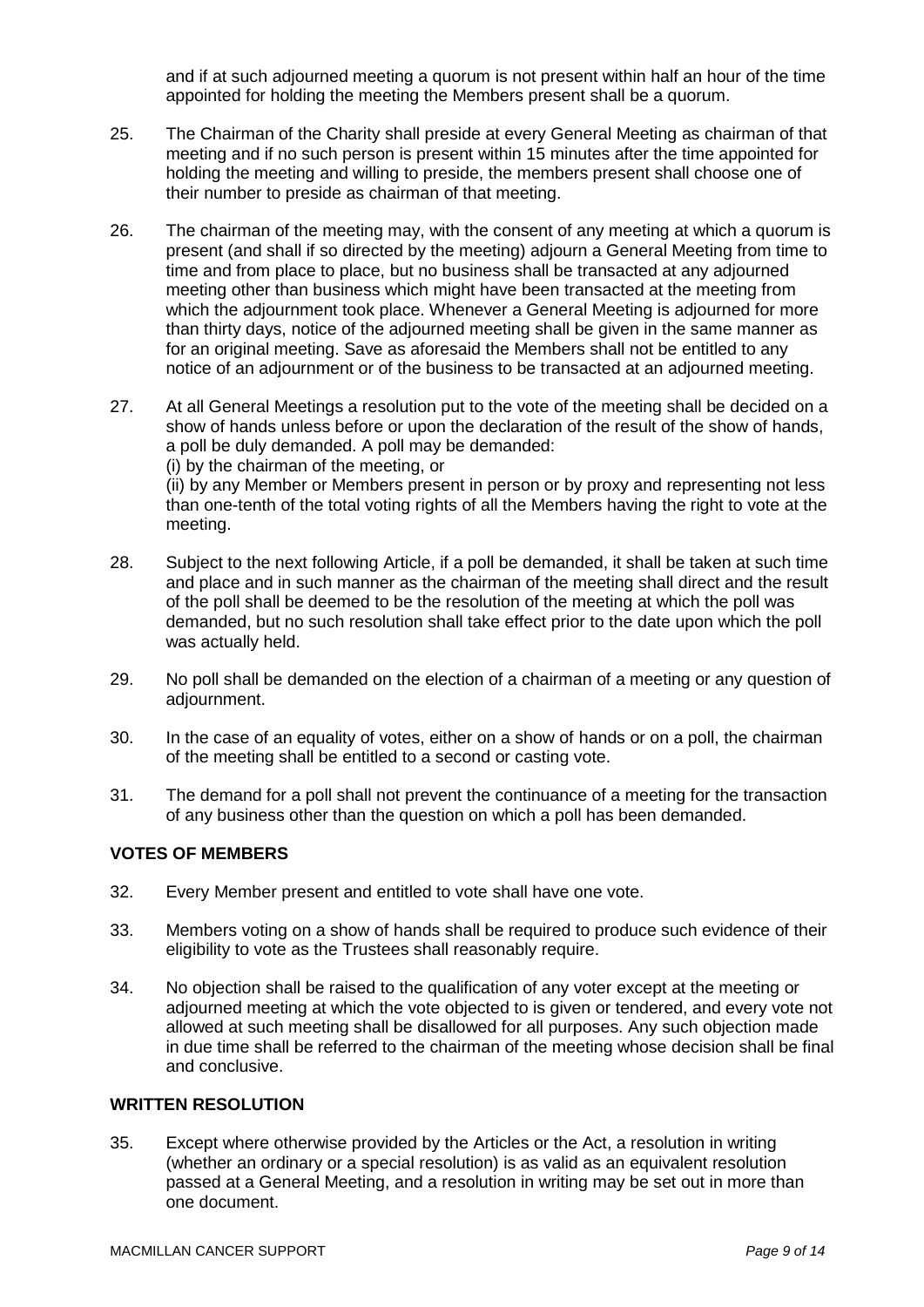36. A technical defect in the appointment of a Member of which the Members are unaware at the time does not invalidate a decision taken at a General Meeting or a resolution in writing.

# **PROXIES**

37. A Member may appoint a proxy to attend General Meetings in his place and to vote whether by poll or show of hands. The instrument appointing a proxy must be in a form, and delivered in the manner specified by the Trustees from time to time. A proxy need not be a Member.

## **HONORARY OFFICERS**

38. The Trustees shall have power to elect as Honorary Officers suitable persons who have made or are likely to make a significant contribution to the work of the Charity or in recognition of their status in the community. Honorary Officers shall hold office until such time as shall be decided by the Trustees.

The Honorary Officers shall have the following rights:

- (a) The Patron shall be entitled to receive notice of and to attend General Meetings of the Charity but shall not be entitled to vote thereat.
- (b) The President shall be entitled to receive notice of and to attend General Meetings of the Charity, and shall be entitled to vote thereat. The President shall also be entitled to receive notice of and to attend meetings of the Trustees and may be co-opted to any of their subcommittees but shall not be entitled to vote thereat.
- (c) The Deputy President shall be entitled to receive notice of and to attend General Meetings of the Charity and shall be entitled to vote thereat. The Deputy President shall also be entitled to receive notice of and to attend meetings of the Trustees and may be co-opted to any of the sub-committees but shall not be entitled to vote thereat.
- (d) Emeritus Presidents shall be entitled to receive notice of and to attend General Meetings of the Charity but shall not be entitled to vote thereat.
- (e) Vice Presidents shall be entitled to receive notice of and to attend General Meetings of the Charity but shall not be entitled to vote thereat.
- (f) The Chairman shall be entitled to receive notice of and to attend and vote at General Meetings of the Charity and to chair the same in the absence of the President. The Chairman, as a Trustee, shall be entitled to receive notice of and to attend meetings of the Trustees and to vote thereat.
- (g) The Deputy Chairman shall be entitled to receive notice of and to attend and vote at General Meetings of the Charity and to chair the same in the absence of the President and the Chairman. The Deputy Chairman, as a Trustee, shall be entitled to receive notice of and to attend meetings of the Trustees and to vote thereat.
- (h) The Treasurer shall be entitled to receive notice of and to attend and vote at General Meetings of the Charity. The Treasurer, as a Trustee, shall be entitled to receive notice of and to attend meetings of the Trustee and to vote thereat.

## **TRUSTEES**

- 39. There shall be a maximum of 20 Trustees unless otherwise determined by the Trustees.
- 40. Each Trustee at the time of the adoption of these Articles shall continue to be a Trustee for the remainder of his term of office. Trustees shall be appointed by the Trustees.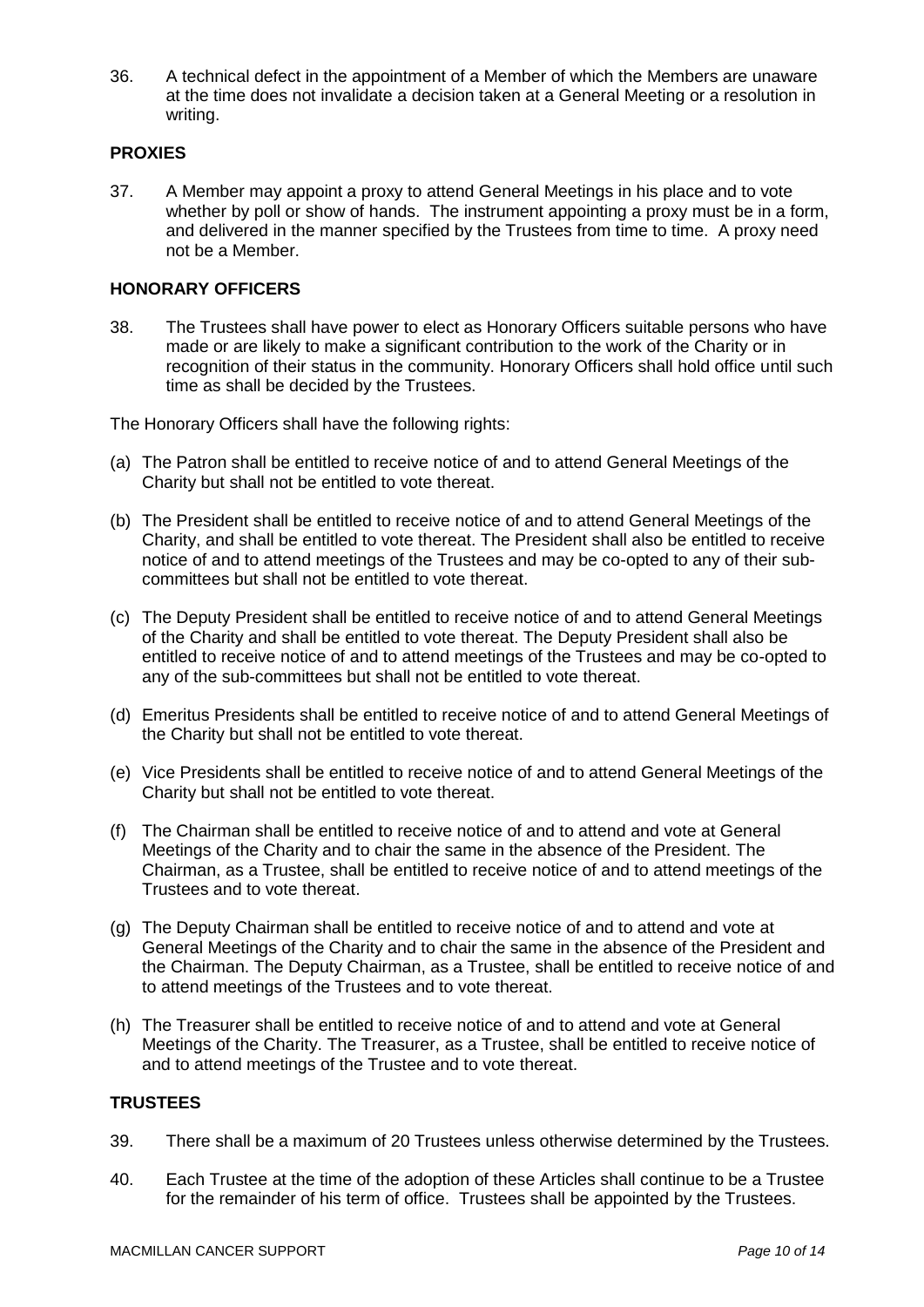- 41. The Trustees may appoint a person who is willing to act to be a Trustee, either to fill a vacancy or as an additional Trustee, provided the appointment does not cause the number of Trustees to exceed any number fixed by or in accordance with these Articles.
- 42. No person shall be appointed as a Trustee unless they support the Objects and sign a written declaration of willingness to act as a Trustee and Member of Macmillan Cancer Support.
- 43. The Trustees may from time to time determine provisions for the appointment of Trustees and the election of their own officers.
- 44. A Trustee must also be a Member. Any person whom the Members elect as a Trustee in accordance with article 45, or is appointed as a Trustee by the Trustees pursuant to article 47, but is not already a Member, will become a Member automatically on appointment as a Trustee. A Trustee will cease to be a Member automatically when his term as a Trustee ends.

# **DISQUALIFICATION OF TRUSTEES**

- 45. The office of a Trustee shall be vacated if such Trustee:
- (a) has become physically or mentally incapable of acting as a trustee and may remain so for more than three months; the company having received a written opinion to this effect from a registered medical practitioner who is treating that person ;
- (b) resigns by written notice to the Trustees, providing that at least fixe Trustees remain in office;
- (c) is removed from office by the Members pursuant to the Act;
- (d) is absent without permission from more than three consecutive meetings of the Trustees;
- (e) is removed from office by the resolution of the other Trustees then in office;
- (f) becomes prohibited by law from being a charity trustee or a company director;
- (g) becomes bankrupt or makes any arrangement or composition with his creditors generally;
- (h) has, at any time, been convicted of any criminal offence, excluding any offence for which the maximum sentence is a fine or a lesser sentence and any offence that has been spent under the Rehabilitation of Offenders Act 1974; or
- (i) ceases to be a Member for whatever reason.

## **POWERS AND DUTIES OF THE TRUSTEES**

- 46. The business of the Charity shall be managed by the Trustees, who may pay all expenses incurred in connection therewith, and may exercise all such powers of the Charity as are not by the Act or by these Articles required to be exercised by the Charity in General Meeting, subject nevertheless to the provisions of the Act or these Articles and to such regulations, being not inconsistent with such provisions, as may be provided by the Charity in General Meeting; but no regulation made by the Charity in General Meeting shall invalidate any prior act of the Trustees which would have been valid if that regulation had not been made.
- 47. All cheques, promissory notes, drafts, bills of exchange and negotiable instruments and all receipts for monies paid to the Charity shall be signed, drawn, accepted, endorsed or otherwise executed as the case may be in such manner as the Trustees shall from time to time by resolution determine.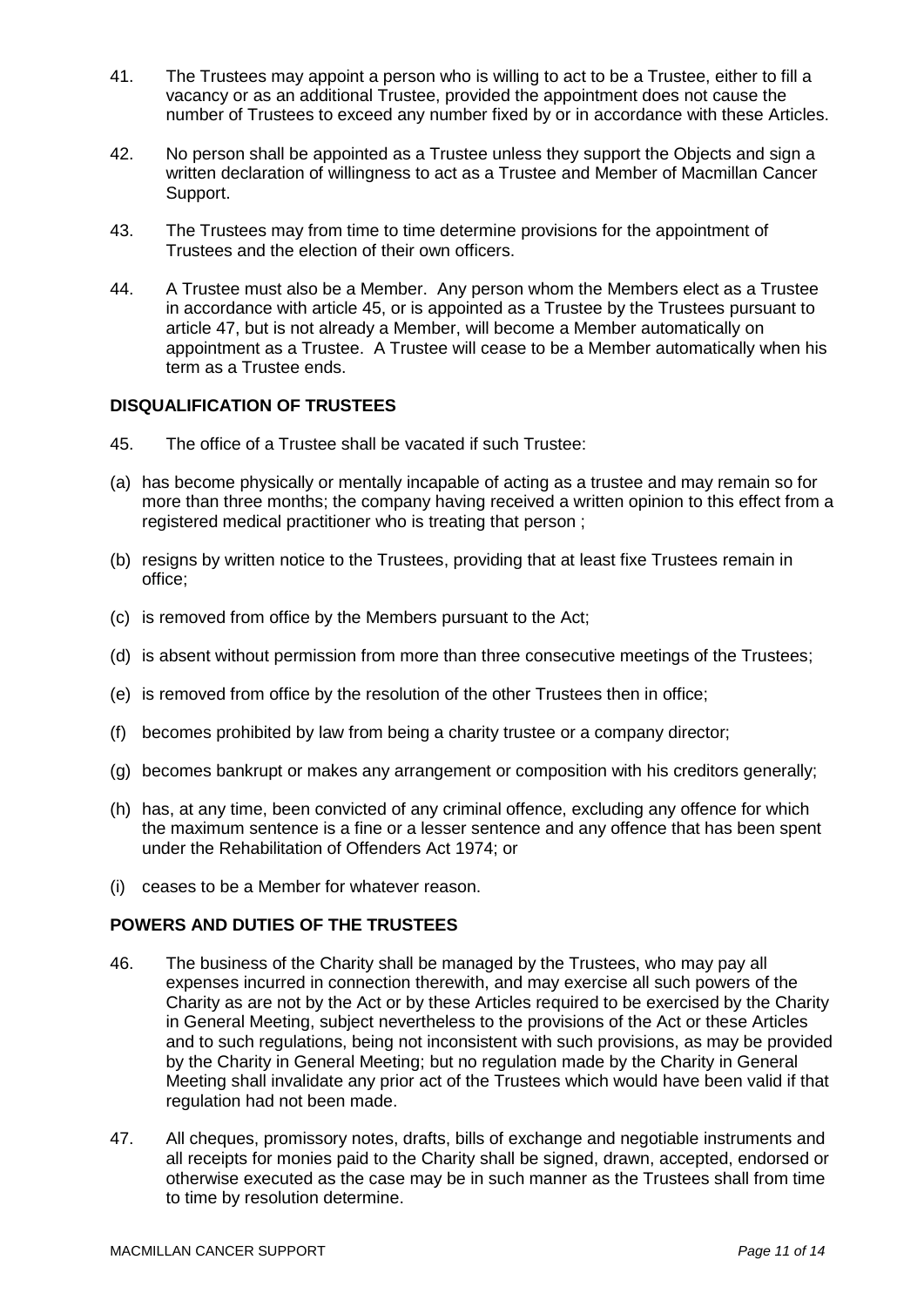- 48. Trustees shall cause minutes to be made in the Charity's books:
- (a) of all appointments of officers made by the Trustees;
- (b) of the names of the Trustees present at meetings of the Trustees and of any committees of the Trustees;
- (c) of all resolutions and proceedings at all meetings of the Trustees.

#### **BORROWING**

49. The Trustees may exercise all powers of the Charity to borrow money and to mortgage or charge its property or any part thereof and issue debenture stock and other securities whether outright or as security for any debt, liability or obligation of the Charity.

# **PROCEEDINGS OF THE TRUSTEES**

- 50. The Trustees shall meet, adjourn and otherwise regulate their meetings as they think fit.
- 51. Any Trustee may participate in a meeting of the Trustees by means of telephone, or some other oral form of communication whereby all persons participating in the meeting can hear one another and speak to one another and participation in a meeting in this manner shall constitute presence in person at such meeting PROVIDED THAT the number of Trustees then present constitutes a quorum for the transaction of the business of the Trustees under these Articles.
- 52. Questions arising at any meetings shall be decided by a majority of votes.
- 53. It shall not be necessary to give notice of the meeting of the Trustees to any Trustee for the time being absent from the United Kingdom.
- 54. The quorum necessary for the transaction of the business of the Trustees shall be four or such other number as the Trustees shall by resolution determine.
- 55. The continuing Trustees may act notwithstanding any vacancy in their body but, if and so long as their number is reduced below the number fixed by or pursuant to these Articles as the necessary quorum for meetings of the Trustees, the continuing Trustees may act for the purpose of increasing the number of the Trustees to that number, or for summoning a General Meeting of the Charity, but for no other purpose.
- 56. If neither the Chairman nor the Deputy Chairman is present within 15 minutes after the time appointed for the meeting the Trustees present may choose one of their number to be chairman of the meeting.
- 57. All acts bona fide by any meeting of the Trustees or of any committee or by any person acting as a Trustee, shall, notwithstanding it to be afterwards discovered that there was some defect in the appointment or continuance in office of any such Member or person, or that they or any of them were disqualified, be as valid as if every such person had been duly appointed or had duly continued in office and was qualified to be a Trustee.
- 58. A resolution in writing or in electronic form, agreed by the majority of the Trustees or members of any committee for the time being who are duly entitled to receive notice of the meeting of the Trustees or of such committee shall be as valid and effectual as if it had been passed at a meeting of the Trustees or of such committee respectively duly convened and constituted. Any such resolution may consist of several documents or electronic messages in the like form agreed each time by one or more Trustees or by one or more member of any such Committee.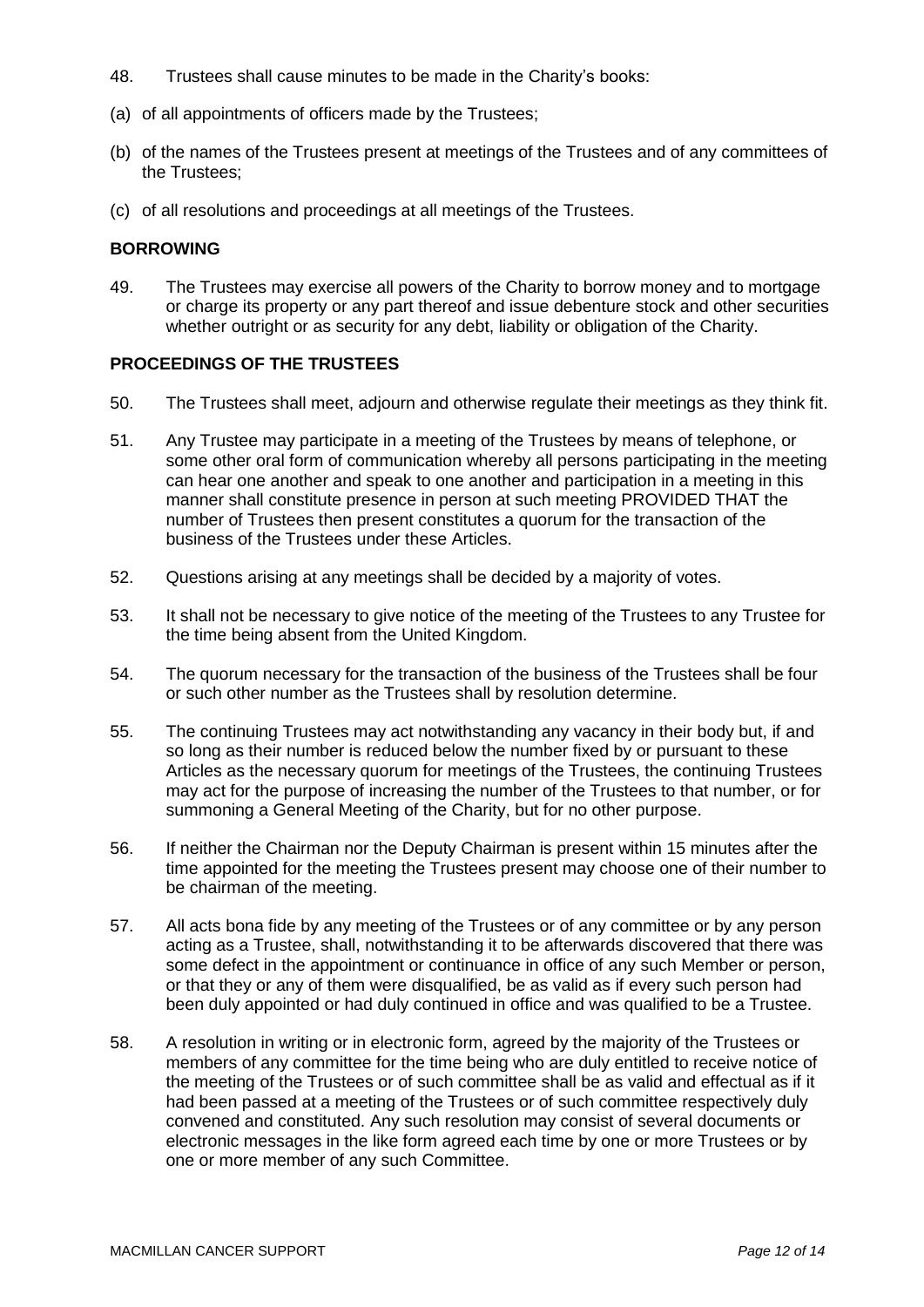# **COMMITTEES**

- 59. The Trustees may delegate their powers and the functions of Volunteer Fundraising Groups to committees or sub-committees. Every such committee shall in the exercise of the powers so delegated conform to any regulations that may be imposed on it by the Trustees. The Trustees may co-opt on to committees persons who are not Members of the Charity, PROVIDED THAT the number of such other persons does not exceed a minority of the quorum for meetings of such committees. All acts and proceedings of such committees shall be reported as soon as possible to the Trustees.
- 60. A committee may meet and adjourn as it thinks proper. Questions arising at any meeting shall be determined by a majority of votes of the members present and entitled to vote, and in the case of an equality of votes the chairman shall have a second or casting vote.

# **COMMON SEAL**

61. The Seal shall not be affixed to any instrument except by the authority of a resolution of the Trustees authorised in that behalf and every instrument to which the Seal shall be affixed shall be signed by any two authorised signatories designated as such by resolution of the Trustees provided that such class of authorised signatories shall include all Trustees, the Chief Executive and the Secretary and further provided that any two Trustees shall be able to convene and hold a meeting by telephone for the purposes of approving the sealing of an instrument.

## **CHIEF EXECUTIVE**

62. The Chief Executive of the Charity shall be appointed by the Trustees for such term and upon such conditions as they may think fit; and the Chief Executive so appointed may be removed by the Trustees.

## **SECRETARY**

- 63. The Trustees may appoint a Secretary for such term, at such remuneration and upon such conditions as it may think fit; and the Secretary so appointed may be removed by the Trustees.
- 64. A provision of the Act or of these Articles requiring or authorising a thing to be done by or to a Trustee and the Secretary (or any assistant or deputy secretary) shall not be satisfied by its being done by or to the same person acting both as a Trustee and as, or in place of, the Secretary (or such other assistant or deputy secretary).
- 65. The Secretary shall be secretary of the Trustees and Trustees' sub-committees and of General Meetings of the Charity.
- 66. The Trustees may from time to time by resolution appoint an assistant or deputy secretary, and any person so appointed may act in place of the Secretary in the absence of the Secretary or if there be no Secretary or no Secretary capable of acting, but no person having dealings with the Charity shall be concerned to enquire whether or not the Secretary is so absent or there is no Secretary or no Secretary capable of acting.

## **ACCOUNTS**

- 67. The Trustees shall cause proper books of account to be kept with respect to:
- (a) all sums of money received and expended by the Charity and the matters in respect of which such receipt and expenditure take place;
- (b) all sales and purchases of goods by the Charity; and
- (c) the assets and liabilities of the Charity.